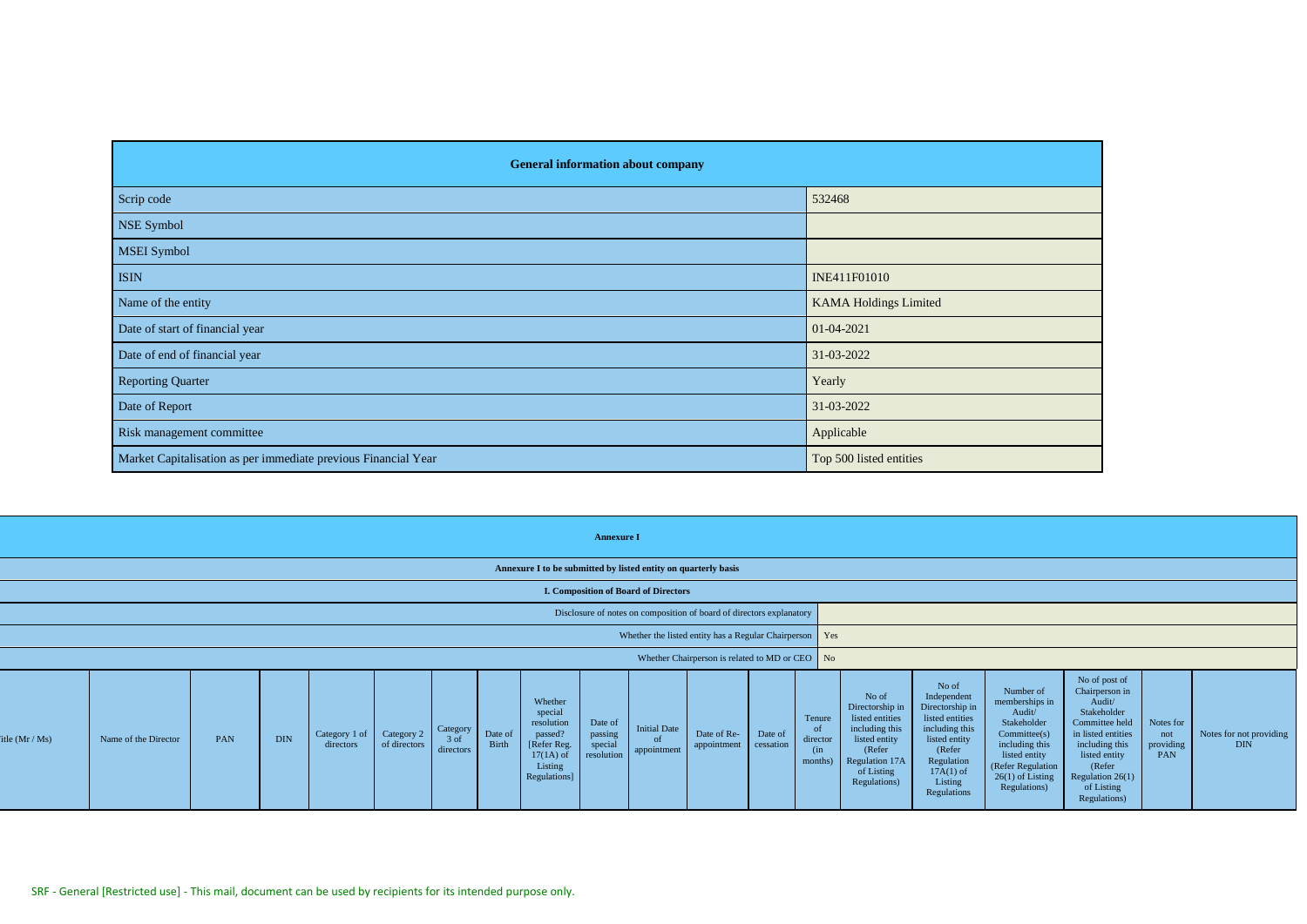| Kartik Bharat Ram | AALPB6243M 00008557 |              | Non-<br>Executive -<br>Non<br>Independent<br>Director | Chairperson<br>related to<br>Promoter | $04-07-1971$     | NA | 31-01-2006            |  |                |  | -0 |  |
|-------------------|---------------------|--------------|-------------------------------------------------------|---------------------------------------|------------------|----|-----------------------|--|----------------|--|----|--|
| Ashish Bharat Ram | AAHPR1497F          | 00671567 Non | Non-<br>Executive -<br>Independent<br>Director        | Not<br>Applicable                     | $31-12-$<br>1968 | NA | 13-11-2018            |  |                |  |    |  |
| Amitav Virmani    | AAAPV0900C 02169955 |              | Non-<br>Executive -<br>Independent<br>Director        | Not<br>Applicable                     | $08-11-1972$     | NA | 04-06-2008 01-04-2019 |  | $\frac{1}{96}$ |  |    |  |
| Ira Gupta         | AAIPT1336J          | 07517101     | Non-<br>Executive -<br>Independent<br>Director        | Not<br>Applicable                     | $09-03-1974$     | NA | 30-05-2018            |  | 46             |  | -0 |  |

|   | <b>I. Composition of Board of Directors</b>                          |                            |     |            |                                          |                                      |                                              |                          |                                                                                                                       |                                                 |                                       |                                   |                             |                                                    |                                                                                                                                                                             |                                                                                                                                                                                                            |                                                                                                                                                                                                 |                                                                                                                                                                                                                                   |                                                 |                                                        |
|---|----------------------------------------------------------------------|----------------------------|-----|------------|------------------------------------------|--------------------------------------|----------------------------------------------|--------------------------|-----------------------------------------------------------------------------------------------------------------------|-------------------------------------------------|---------------------------------------|-----------------------------------|-----------------------------|----------------------------------------------------|-----------------------------------------------------------------------------------------------------------------------------------------------------------------------------|------------------------------------------------------------------------------------------------------------------------------------------------------------------------------------------------------------|-------------------------------------------------------------------------------------------------------------------------------------------------------------------------------------------------|-----------------------------------------------------------------------------------------------------------------------------------------------------------------------------------------------------------------------------------|-------------------------------------------------|--------------------------------------------------------|
|   | Disclosure of notes on composition of board of directors explanatory |                            |     |            |                                          |                                      |                                              |                          |                                                                                                                       |                                                 |                                       |                                   |                             |                                                    |                                                                                                                                                                             |                                                                                                                                                                                                            |                                                                                                                                                                                                 |                                                                                                                                                                                                                                   |                                                 |                                                        |
|   | Whether the listed entity has a Regular Chairperson                  |                            |     |            |                                          |                                      |                                              |                          |                                                                                                                       |                                                 |                                       |                                   |                             |                                                    |                                                                                                                                                                             |                                                                                                                                                                                                            |                                                                                                                                                                                                 |                                                                                                                                                                                                                                   |                                                 |                                                        |
| S | Titl<br>e<br>(M <sup>2</sup> )<br>r/<br>Ms                           | Name of<br>the<br>Director | PAN | <b>DIN</b> | Category<br>1 <sub>of</sub><br>directors | Categor<br>$y 2$ of<br>director<br>S | Categ<br>ory 3<br>of<br>directo<br><b>rs</b> | Dat<br>e of<br>Birt<br>h | Whether<br>special<br>resolutio<br>n passed?<br>[Refer]<br>Reg.<br>17(1A)<br>of Listing<br>Regulatio<br>$\lfloor$ ns] | Date of<br>passing<br>special<br>resoluti<br>on | Initial<br>Date of<br>appointm<br>ent | Date of<br>Re-<br>appointm<br>ent | Date<br>of<br>cessati<br>on | Tenur<br>e of<br>direct<br>$or$ (in<br>mont<br>hs) | No of<br><b>Directors</b><br>hip in<br>listed<br>entities<br>including<br>this listed<br>entity<br>(Refer<br>Regulatio<br>n 17A of<br>Listing<br>Regulatio<br>$\text{ns}$ ) | No of<br>Independ<br>ent<br><b>Directors</b><br>hip in<br>listed<br>entities<br>including<br>this<br>listed<br>entity<br>(Refer<br>Regulati<br><sub>on</sub><br>17A(1)<br>of<br>Listing<br>Regulati<br>ons | Number<br>of<br>membersh<br>ips in<br>Audit/<br>Stakehold<br>er<br>Committe<br>e(s)<br>including<br>this listed<br>entity<br>(Refer<br>Regulatio<br>$n 26(1)$ of<br>Listing<br>Regulatio<br>ns) | No of<br>post of<br>Chairpers<br>on in<br>Audit/<br>Stakehol<br>der<br>Committ<br>ee held in<br>listed<br>entities<br>including<br>this listed<br>entity<br>(Refer<br>Regulatio<br>$n \; 26(1)$<br>of Listing<br>Regulatio<br>ns) | <b>Notes</b><br>for not<br>providi<br>ng<br>PAN | <b>Notes</b><br>for not<br>providi<br>ng<br><b>DIN</b> |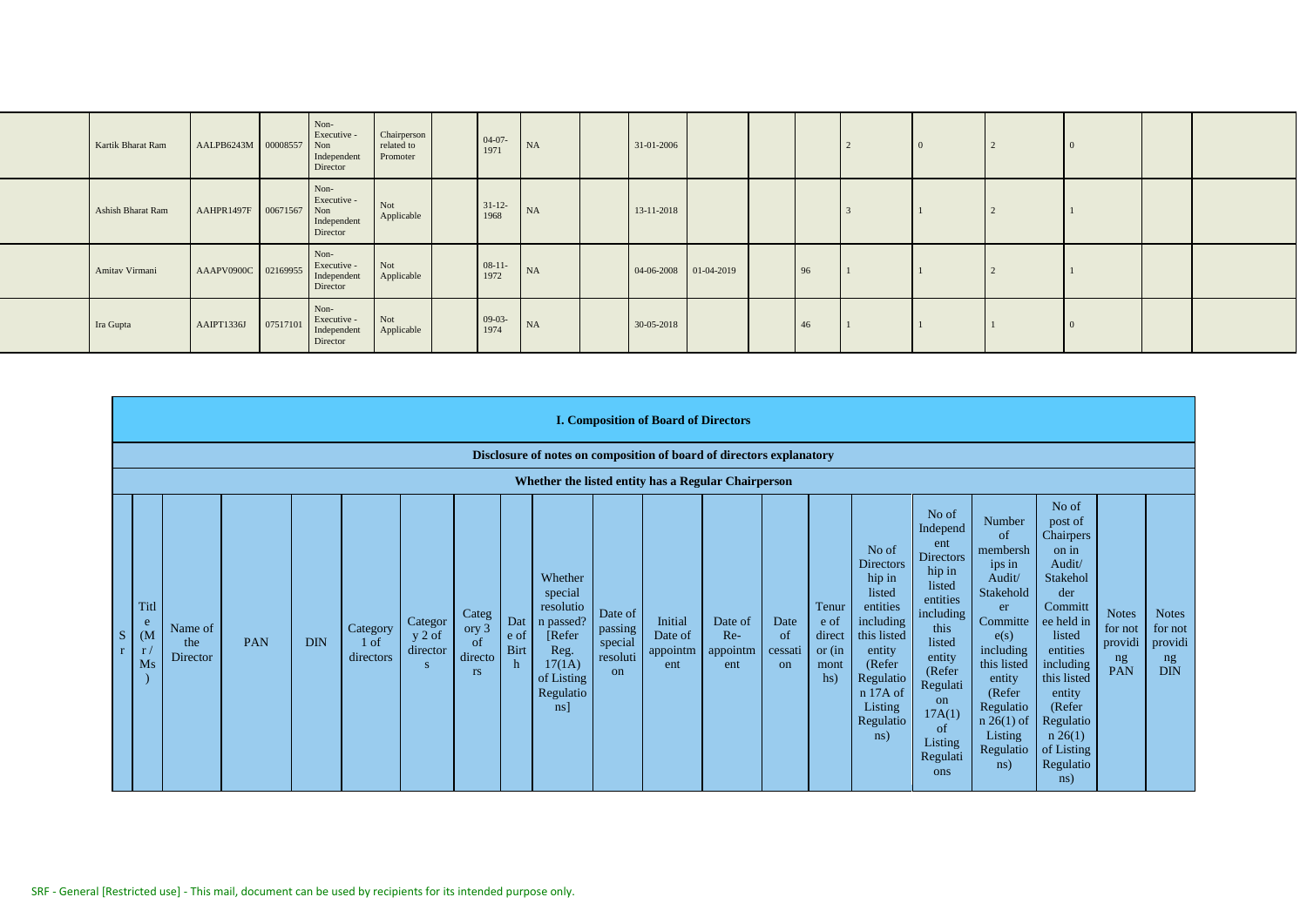| $5 \,$ Mr                            | Jagdeep<br>Singh<br>Rikhy | AAOPR40<br>66K | $ 009449 e-$<br>54 | Non-<br>Executiv Not<br>Independ Applica<br>ent<br>Director | ble            | $31 -$<br>$\begin{array}{ c c }\n 05 & NA \\ \hline\n 196 & NA\n \end{array}$ |           | $13 - 11 -$<br>2019 |  | 28 |  |    |  |  |
|--------------------------------------|---------------------------|----------------|--------------------|-------------------------------------------------------------|----------------|-------------------------------------------------------------------------------|-----------|---------------------|--|----|--|----|--|--|
| $6$ Mr<br>$\overline{\phantom{a}}$ s | Ekta<br>Mahesh<br>wari    | ANJPM29<br>61L | 020714<br>32       | Executiv Not<br>e<br>Director                               | Applica<br>ble | $25 -$<br>$\vert 07 - \vert$<br>197                                           | <b>NA</b> | $01-04-$<br>2019    |  |    |  | -0 |  |  |

|    | <b>Audit Committee Details</b> |                           |                                                       |                         |                     |                   |         |
|----|--------------------------------|---------------------------|-------------------------------------------------------|-------------------------|---------------------|-------------------|---------|
|    |                                |                           | Whether the Audit Committee has a Regular Chairperson |                         | Yes                 |                   |         |
| Sr | <b>DIN Number</b>              | Name of Committee members | Category 1 of directors                               | Category 2 of directors | Date of Appointment | Date of Cessation | Remarks |
|    | 02169955                       | Amitav Virmani            | Non-Executive - Independent Director                  | Chairperson             | 04-01-2008          |                   |         |
|    | 07517101                       | Ira Gupta                 | Non-Executive - Independent Director                  | Member                  | 31-08-2018          |                   |         |
|    | 00944954                       | Jagdeep Singh Rikhy       | Non-Executive - Independent Director                  | Member                  | 13-11-2019          |                   |         |

|     | Nomination and remuneration committee                                                                                                                       |                |                                      |             |            |  |  |  |  |  |  |  |  |  |
|-----|-------------------------------------------------------------------------------------------------------------------------------------------------------------|----------------|--------------------------------------|-------------|------------|--|--|--|--|--|--|--|--|--|
|     | Whether the Nomination and remuneration committee has a Regular Chairperson   Yes                                                                           |                |                                      |             |            |  |  |  |  |  |  |  |  |  |
| -Sr | Name of Committee members<br>Category 2 of directors<br>Category 1 of directors<br>Date of Cessation<br>Remarks<br><b>DIN Number</b><br>Date of Appointment |                |                                      |             |            |  |  |  |  |  |  |  |  |  |
|     | 02169955                                                                                                                                                    | Amitav Virmani | Non-Executive - Independent Director | Member      | 31-07-2008 |  |  |  |  |  |  |  |  |  |
|     | 00671567<br>Non-Executive - Non Independent Director<br>13-11-2018<br>Ashish Bharat Ram<br>Member                                                           |                |                                      |             |            |  |  |  |  |  |  |  |  |  |
| 3   | 07517101                                                                                                                                                    | Ira Gupta      | Non-Executive - Independent Director | Chairperson | 31-08-2018 |  |  |  |  |  |  |  |  |  |

|    |            | <b>Stakeholders Relationship Committee</b> |                                                                                 |                         |                     |                   |         |
|----|------------|--------------------------------------------|---------------------------------------------------------------------------------|-------------------------|---------------------|-------------------|---------|
|    |            |                                            | Whether the Stakeholders Relationship Committee has a Regular Chairperson   Yes |                         |                     |                   |         |
| Sr | DIN Number | Name of Committee members                  | Category 1 of directors                                                         | Category 2 of directors | Date of Appointment | Date of Cessation | Remarks |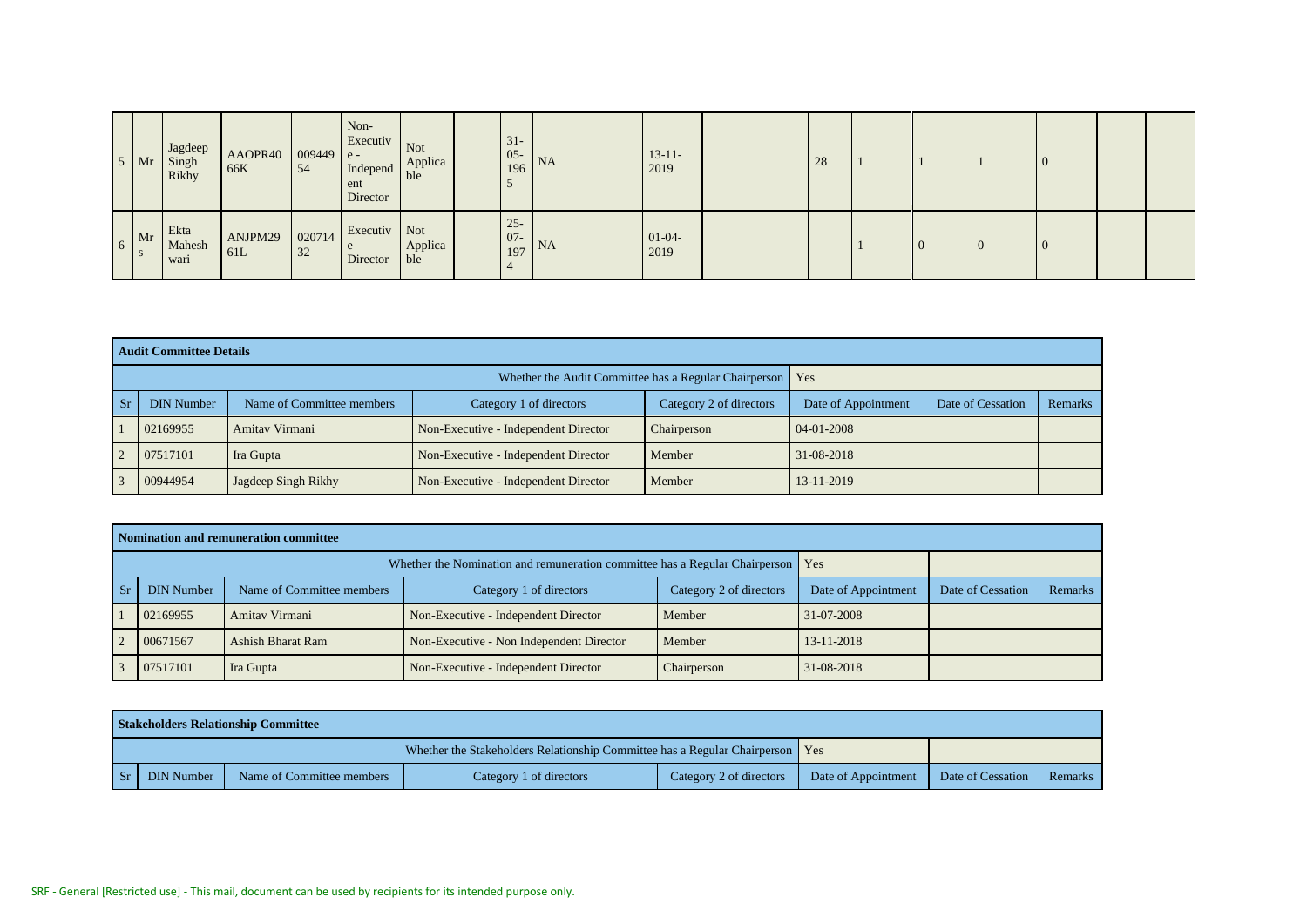| 00671567 | Ashish Bharat Ram | Non-Executive - Non Independent Director | Chairperson | 13-11-2018 |  |
|----------|-------------------|------------------------------------------|-------------|------------|--|
| 02169955 | Amitav Virmani    | Non-Executive - Independent Director     | Member      | 31-07-2018 |  |
| 00008557 | Kartik Bharat Ram | Non-Executive - Non Independent Director | Member      | 29-01-2015 |  |

|               | <b>Risk Management Committee</b> |                           |                                                                       |                         |                     |                   |         |
|---------------|----------------------------------|---------------------------|-----------------------------------------------------------------------|-------------------------|---------------------|-------------------|---------|
|               |                                  |                           | Whether the Risk Management Committee has a Regular Chairperson   Yes |                         |                     |                   |         |
| -Sr           | <b>DIN Number</b>                | Name of Committee members | Category 1 of directors                                               | Category 2 of directors | Date of Appointment | Date of Cessation | Remarks |
|               | 00671567                         | Ashish Bharat Ram         | Non-Executive - Non Independent Director                              | Chairperson             | 30-05-2019          |                   |         |
| $\mathcal{D}$ | 00008557                         | Kartik Bharat Ram         | Non-Executive - Non Independent Director                              | Member                  | 30-05-2019          |                   |         |
|               | 00944954                         | Jagdeep Singh Rikhy       | Non-Executive - Independent Director                                  | Member                  | 28-05-2021          |                   |         |

|    |            | Corporate Social Responsibility Committee |                         |                                                                                 |                     |                   |         |
|----|------------|-------------------------------------------|-------------------------|---------------------------------------------------------------------------------|---------------------|-------------------|---------|
|    |            |                                           |                         | Whether the Corporate Social Responsibility Committee has a Regular Chairperson |                     |                   |         |
| Sr | DIN Number | Name of Committee members                 | Category 1 of directors | Category 2 of directors                                                         | Date of Appointment | Date of Cessation | Remarks |

|            | <b>Other Committee</b>                                      |                                                            |                                                                   |                                 |                                               |                                                                                   |                                                           |  |  |  |  |  |  |  |
|------------|-------------------------------------------------------------|------------------------------------------------------------|-------------------------------------------------------------------|---------------------------------|-----------------------------------------------|-----------------------------------------------------------------------------------|-----------------------------------------------------------|--|--|--|--|--|--|--|
| <b>Sr</b>  | <b>DIN Number</b>                                           | Name of Committee members                                  |                                                                   | Name of other committee         | Category 1 of directors                       | Category 2 of directors                                                           | Remarks                                                   |  |  |  |  |  |  |  |
|            |                                                             |                                                            |                                                                   |                                 |                                               |                                                                                   |                                                           |  |  |  |  |  |  |  |
|            |                                                             |                                                            |                                                                   | <b>Annexure 1</b>               |                                               |                                                                                   |                                                           |  |  |  |  |  |  |  |
|            | <b>Annexure 1</b>                                           |                                                            |                                                                   |                                 |                                               |                                                                                   |                                                           |  |  |  |  |  |  |  |
|            | <b>III.</b> Meeting of Board of Directors                   |                                                            |                                                                   |                                 |                                               |                                                                                   |                                                           |  |  |  |  |  |  |  |
|            | Disclosure of notes on meeting of board of directors        | explanatory                                                |                                                                   |                                 |                                               |                                                                                   |                                                           |  |  |  |  |  |  |  |
| Sr         | $Date(s)$ of meeting (if<br>any) in the previous<br>quarter | $Date(s)$ of meeting (if<br>any) in the current<br>quarter | Maximum gap between any<br>two consecutive (in number<br>of days) | Notes for not<br>providing Date | Whether requirement of<br>Quorum met (Yes/No) | Number of Directors present* (All<br>directors including Independent<br>Director) | No. of Independent<br>Directors attending the<br>meeting* |  |  |  |  |  |  |  |
| 11-11-2021 |                                                             |                                                            |                                                                   | Yes                             | $\sigma$                                      |                                                                                   |                                                           |  |  |  |  |  |  |  |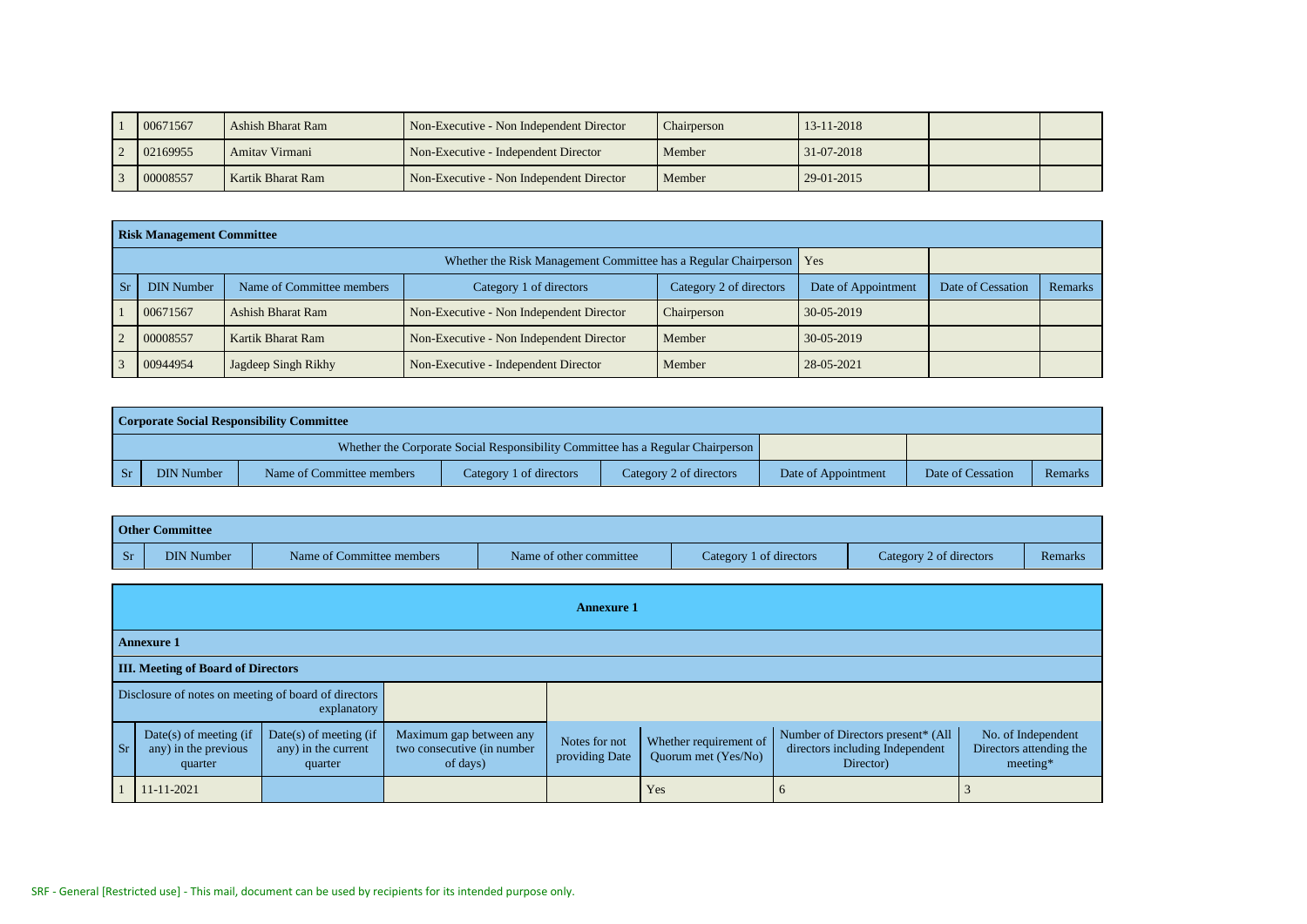| $\sqrt{2}$     | 11-02-2022 | 91   | Yes | - 0 |  |
|----------------|------------|------|-----|-----|--|
| $\overline{3}$ | 28-03-2022 | - 44 | Yes |     |  |

|                | <b>Annexure 1</b>                                |                                                                                                       |                                                                   |                               |                                    |                                                          |                                                                                      |                                                           |
|----------------|--------------------------------------------------|-------------------------------------------------------------------------------------------------------|-------------------------------------------------------------------|-------------------------------|------------------------------------|----------------------------------------------------------|--------------------------------------------------------------------------------------|-----------------------------------------------------------|
|                | <b>IV. Meeting of Committees</b>                 |                                                                                                       |                                                                   |                               |                                    |                                                          |                                                                                      |                                                           |
|                |                                                  |                                                                                                       |                                                                   |                               |                                    | Disclosure of notes on meeting of committees explanatory |                                                                                      |                                                           |
| Sr             | Name of<br>Committee                             | Date(s) of meeting (Enter dates<br>of Previous quarter and Current<br>quarter in chronological order) | Maximum gap between<br>any two consecutive (in<br>number of days) | Name of<br>other<br>committee | Reson for not<br>providing<br>date | Whether<br>requirement of<br>Quorum met<br>(Yes/No)      | Number of Directors<br>present* (All directors<br>including Independent<br>Director) | No. of Independent<br>Directors attending<br>the meeting* |
|                | <b>Audit Committee</b>                           | 11-11-2021                                                                                            |                                                                   |                               |                                    | Yes                                                      | 3                                                                                    | 3                                                         |
| $\overline{2}$ | <b>Audit Committee</b>                           | 11-02-2022                                                                                            | 91                                                                |                               |                                    | Yes                                                      | 3                                                                                    | 3                                                         |
|                | <b>Risk Management</b><br>Committee              | 30-12-2021                                                                                            |                                                                   |                               |                                    | Yes                                                      | 3                                                                                    |                                                           |
| $\overline{4}$ | <b>Stakeholders</b><br>Relationship<br>Committee | 22-12-2021                                                                                            |                                                                   |                               |                                    | Yes                                                      | 3                                                                                    |                                                           |
| 5              | <b>Stakeholders</b><br>Relationship<br>Committee | 31-01-2022                                                                                            |                                                                   |                               |                                    | Yes                                                      | Α                                                                                    |                                                           |
|                | <b>Stakeholders</b><br>Relationship<br>Committee | 21-03-2022                                                                                            |                                                                   |                               |                                    | Yes                                                      |                                                                                      |                                                           |

| <b>Annexure 1</b>             |                                  |                                                                   |  |  |
|-------------------------------|----------------------------------|-------------------------------------------------------------------|--|--|
| V. Related Party Transactions |                                  |                                                                   |  |  |
| $Sr$ Subject                  | Compliance status<br>(Yes/No/NA) | If status is "No" details of non-compliance may be given<br>here. |  |  |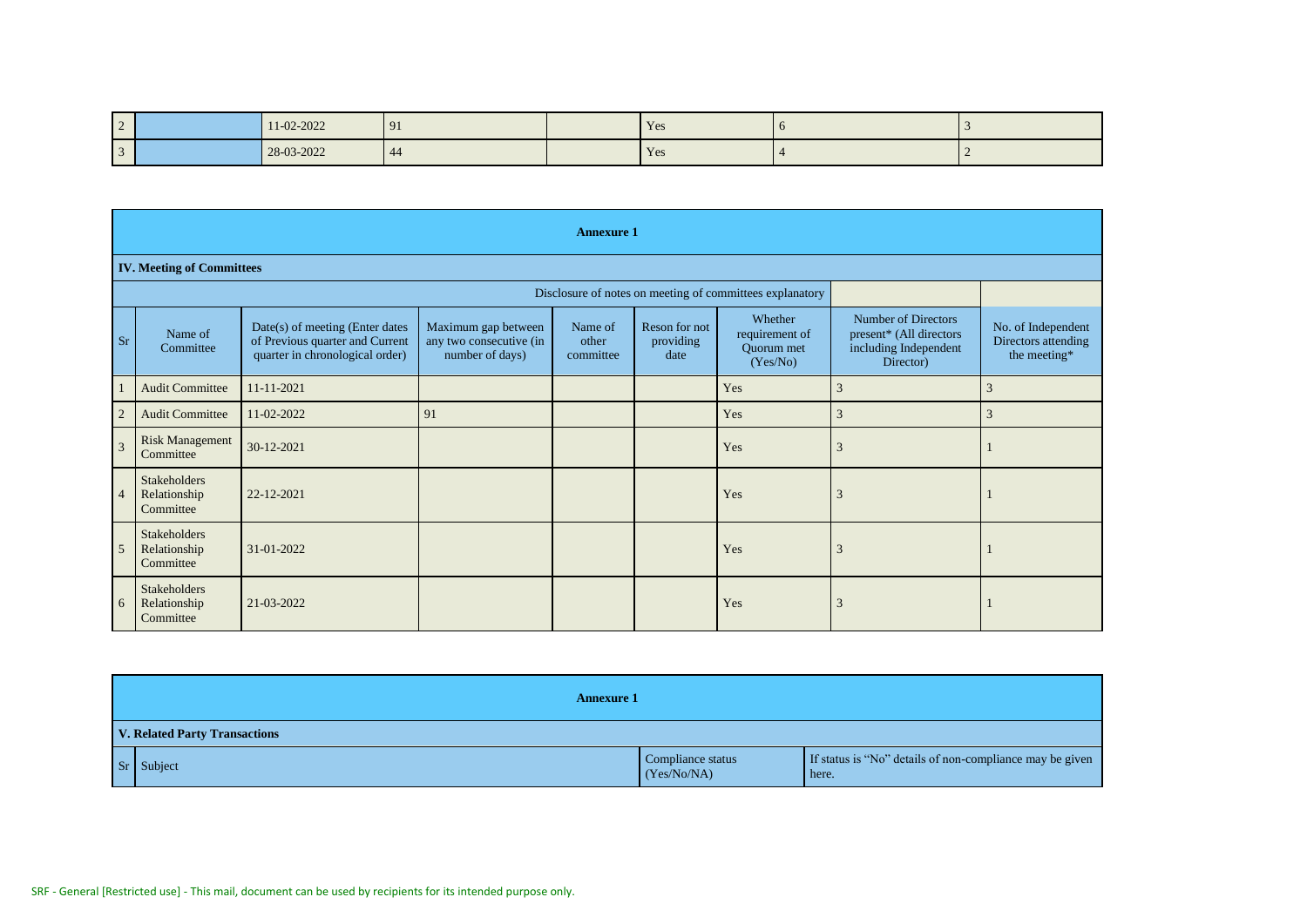|  | Whether prior approval of audit committee obtained                                                        | NA        |  |
|--|-----------------------------------------------------------------------------------------------------------|-----------|--|
|  | Whether shareholder approval obtained for material RPT                                                    | <b>NA</b> |  |
|  | Whether details of RPT entered into pursuant to omnibus approval have been reviewed by Audit<br>Committee | <b>NA</b> |  |

|                 | <b>Annexure 1</b>                                                                                                                                                                                               |                               |  |  |  |
|-----------------|-----------------------------------------------------------------------------------------------------------------------------------------------------------------------------------------------------------------|-------------------------------|--|--|--|
|                 | <b>VI. Affirmations</b>                                                                                                                                                                                         |                               |  |  |  |
| Sr <sup>2</sup> | Subject                                                                                                                                                                                                         | Compliance status<br>(Yes/No) |  |  |  |
|                 | The composition of Board of Directors is in terms of SEBI (Listing obligations and disclosure requirements) Regulations, 2015                                                                                   | Yes                           |  |  |  |
|                 | The composition of the following committees is in terms of SEBI(Listing obligations and disclosure requirements) Regulations, 2015 a. Audit Committee                                                           | Yes                           |  |  |  |
|                 | The composition of the following committees is in terms of SEBI(Listing obligations and disclosure requirements) Regulations, 2015. b. Nomination $\&$<br>remuneration committee                                | Yes                           |  |  |  |
|                 | The composition of the following committees is in terms of SEBI(Listing obligations and disclosure requirements) Regulations, 2015. c. Stakeholders relationship<br>committee                                   | Yes                           |  |  |  |
|                 | The composition of the following committees is in terms of SEBI(Listing obligations and disclosure requirements) Regulations, 2015. d. Risk management<br>committee (applicable to the top 500 listed entities) | Yes                           |  |  |  |
| 6               | The committee members have been made aware of their powers, role and responsibilities as specified in SEBI (Listing obligations and disclosure requirements)<br>Regulations, 2015.                              | Yes                           |  |  |  |
|                 | The meetings of the board of directors and the above committees have been conducted in the manner as specified in SEBI (Listing obligations and disclosure<br>requirements) Regulations, 2015.                  | Yes                           |  |  |  |
| -8              | This report and/or the report submitted in the previous quarter has been placed before Board of Directors.                                                                                                      | Yes                           |  |  |  |

|           | <b>Annexure 1</b> |                                          |  |  |  |
|-----------|-------------------|------------------------------------------|--|--|--|
| Sr        | Subject           | Compliance status                        |  |  |  |
|           | Name of signatory | Ekta Maheshwari                          |  |  |  |
| $\vert$ 2 | Designation       | Company Secretary and Compliance Officer |  |  |  |

 $\sim$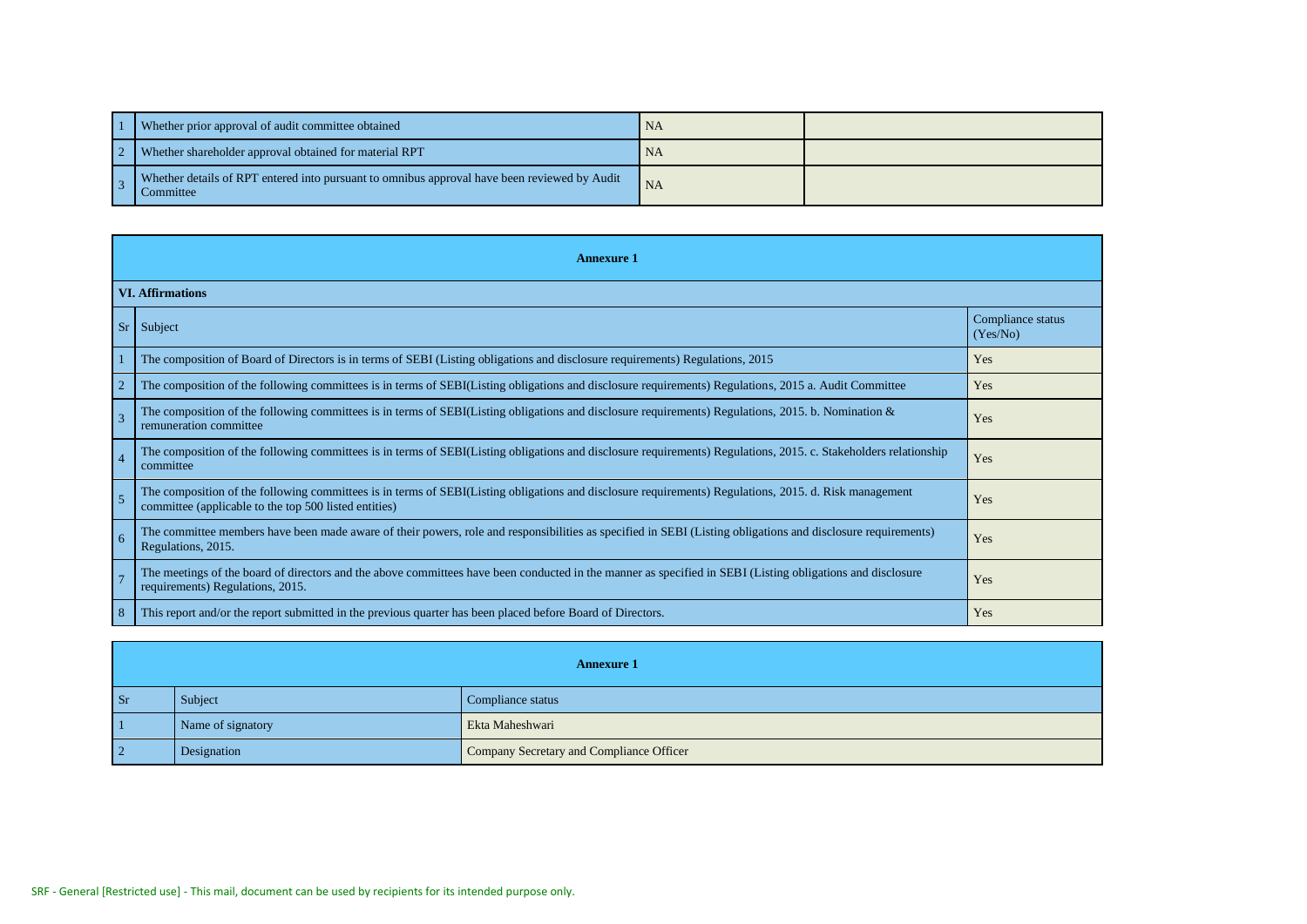## **Annexure II**

## **Annexure II to be submitted by listed entity at the end of the financial year (for the whole of financial year)**

## **I. Disclosure on website in terms of Listing Regulations**

| Sr              | Item                                                                       | Compliance status<br>(Yes/No/NA) | If status is "No" details of non-compliance may be<br>given here. | Web address                  |
|-----------------|----------------------------------------------------------------------------|----------------------------------|-------------------------------------------------------------------|------------------------------|
|                 | Details of business                                                        | Yes                              |                                                                   | https://www.kamaholdings.com |
|                 | Terms and conditions of appointment of independent directors               | Yes                              |                                                                   | https://www.kamaholdings.com |
|                 | Composition of various committees of board of directors                    | Yes                              |                                                                   | https://www.kamaholdings.com |
| $\vert$ 4       | Code of conduct of board of directors and senior management<br>personnel   | Yes                              |                                                                   | https://www.kamaholdings.com |
| $5\overline{5}$ | Details of establishment of vigil mechanism/Whistle Blower<br>policy       | Yes                              |                                                                   | https://www.kamaholdings.com |
| -6              | Criteria of making payments to non-executive directors                     | Yes                              |                                                                   | https://www.kamaholdings.com |
|                 | Policy on dealing with related party transactions                          | Yes                              |                                                                   | https://www.kamaholdings.com |
| -8              | Policy for determining 'material' subsidiaries                             | Yes                              |                                                                   | https://www.kamaholdings.com |
| $\overline{q}$  | Details of familiarization programmes imparted to independent<br>directors | Yes                              |                                                                   | https://www.kamaholdings.com |

|                 | <b>Annexure II</b>                                                                                                                         |                                  |                                                                    |                              |  |  |
|-----------------|--------------------------------------------------------------------------------------------------------------------------------------------|----------------------------------|--------------------------------------------------------------------|------------------------------|--|--|
|                 | Annexure II to be submitted by listed entity at the end of the financial year (for the whole of financial year)                            |                                  |                                                                    |                              |  |  |
|                 | I. Disclosure on website in terms of Listing Regulations                                                                                   |                                  |                                                                    |                              |  |  |
| Sr              | Item                                                                                                                                       | Compliance status<br>(Yes/No/NA) | If status is "No" details of non-<br>compliance may be given here. | Web address                  |  |  |
| $\sqrt{10}$     | Contact information of the designated officials of the listed entity who are responsible for<br>assisting and handling investor grievances | Yes                              |                                                                    | https://www.kamaholdings.com |  |  |
|                 | email address for grievance redressal and other relevant details                                                                           | Yes                              |                                                                    | https://www.kamaholdings.com |  |  |
| 12 <sup>1</sup> | <b>Financial results</b>                                                                                                                   | Yes                              |                                                                    | https://www.kamaholdings.com |  |  |
|                 | Shareholding pattern                                                                                                                       | Yes                              |                                                                    | https://www.kamaholdings.com |  |  |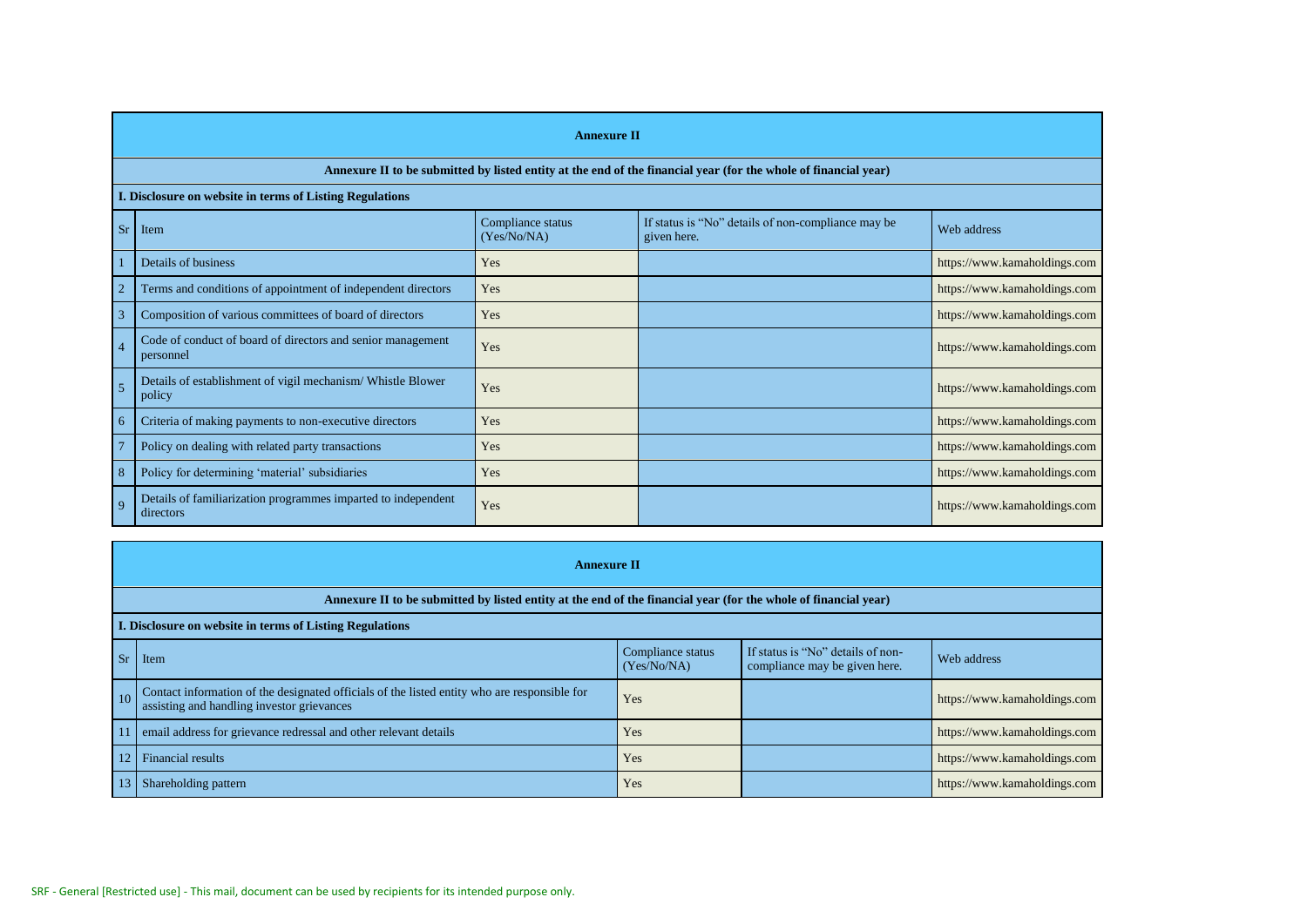| 14              | Details of agreements entered into with the media companies and/or their associates                                                                                                       | <b>NA</b> |                              |
|-----------------|-------------------------------------------------------------------------------------------------------------------------------------------------------------------------------------------|-----------|------------------------------|
|                 | Schedule of analyst or institutional investor meet and presentations made by the listed entity<br>to analysts or institutional investors simultaneously with submission to stock exchange | <b>NA</b> |                              |
|                 | 16 New name and the old name of the listed entity                                                                                                                                         | <b>NA</b> |                              |
| 17              | Advertisements as per regulation 47 (1)                                                                                                                                                   | Yes       | https://www.kamaholdings.com |
| 18 <sup>1</sup> | Credit rating or revision in credit rating obtained                                                                                                                                       | <b>NA</b> |                              |
|                 | Separate audited financial statements of each subsidiary of the listed entity in respect of a<br>relevant financial year                                                                  | Yes       | https://www.kamaholdings.com |
| 20              | Whether company has provided information under separate section on its website as per<br>Regulation $46(2)$                                                                               | Yes       | https://www.kamaholdings.com |
|                 | Materiality Policy as per Regulation 30                                                                                                                                                   | Yes       | https://www.kamaholdings.com |
|                 | Dividend Distribution policy as per Regulation 43A (as applicable)                                                                                                                        | Yes       | https://www.kamaholdings.com |
| 23              | It is certified that these contents on the website of the listed entity are correct                                                                                                       | Yes       | https://www.kamaholdings.com |

|                 | <b>Annexure II</b>                                                                                                   |                             |                                  |                                                                   |  |  |
|-----------------|----------------------------------------------------------------------------------------------------------------------|-----------------------------|----------------------------------|-------------------------------------------------------------------|--|--|
|                 | <b>II. Annual Affirmations</b>                                                                                       |                             |                                  |                                                                   |  |  |
|                 | Sr   Particulars                                                                                                     | <b>Regulation Number</b>    | Compliance status<br>(Yes/No/NA) | If status is "No" details of non-compliance may<br>be given here. |  |  |
|                 | Independent director(s) have been appointed in terms of specified criteria of<br>'independence' and/or 'eligibility' | 16(1)(b) & 25(6)            | Yes                              |                                                                   |  |  |
| $\overline{2}$  | Board composition                                                                                                    | $17(1), 17(1A)$ &<br>17(1B) | Yes                              |                                                                   |  |  |
| $\overline{3}$  | Meeting of Board of directors                                                                                        | 17(2)                       | Yes                              |                                                                   |  |  |
| $\overline{4}$  | Quorum of Board meeting                                                                                              | 17(2A)                      | Yes                              |                                                                   |  |  |
| 5               | <b>Review of Compliance Reports</b>                                                                                  | 17(3)                       | Yes                              |                                                                   |  |  |
| $6\overline{6}$ | Plans for orderly succession for appointments                                                                        | 17(4)                       | Yes                              |                                                                   |  |  |
| $\overline{7}$  | Code of Conduct                                                                                                      | 17(5)                       | Yes                              |                                                                   |  |  |
| 8               | Fees/compensation                                                                                                    | 17(6)                       | Yes                              |                                                                   |  |  |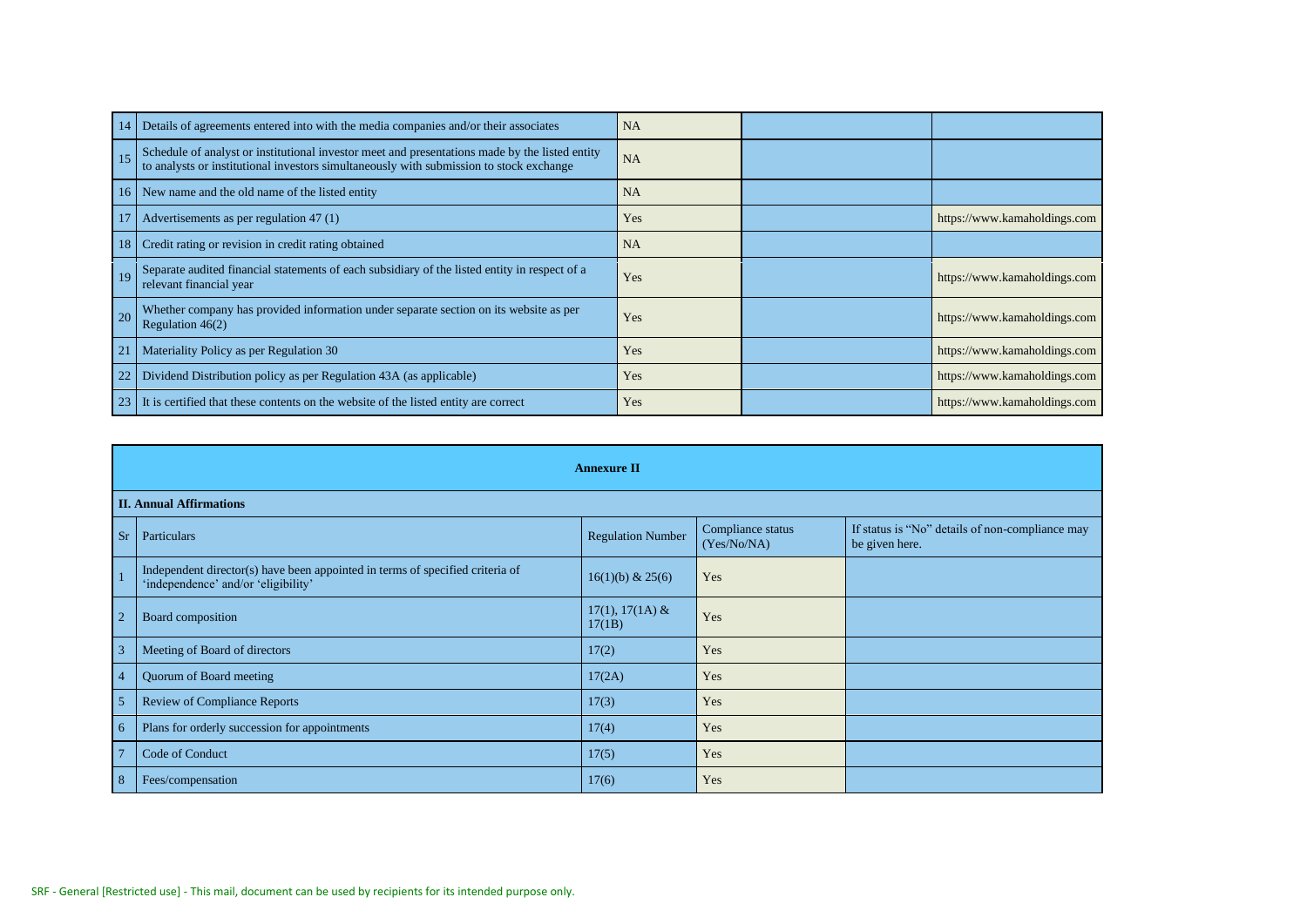| $\overline{q}$ | Minimum Information                      | 17(7) | Yes |  |
|----------------|------------------------------------------|-------|-----|--|
|                | $10$ Co<br><b>Compliance Certificate</b> | 17(8) | Yes |  |

|                 | <b>Annexure II</b>                                      |                             |                               |                                                                |  |  |  |  |
|-----------------|---------------------------------------------------------|-----------------------------|-------------------------------|----------------------------------------------------------------|--|--|--|--|
|                 | <b>II. Annual Affirmations</b>                          |                             |                               |                                                                |  |  |  |  |
| Sr              | Particulars                                             | <b>Regulation Number</b>    | Compliance status (Yes/No/NA) | If status is "No" details of non-compliance may be given here. |  |  |  |  |
| 11 <sup>1</sup> | Risk Assessment & Management                            | 17(9)                       | Yes                           |                                                                |  |  |  |  |
| 12              | Performance Evaluation of Independent Directors         | 17(10)                      | Yes                           |                                                                |  |  |  |  |
| 13              | Recommendation of Board                                 | 17(11)                      | Yes                           |                                                                |  |  |  |  |
| 14              | Maximum number of Directorships                         | 17A                         | Yes                           |                                                                |  |  |  |  |
| 15 <sup>1</sup> | <b>Composition of Audit Committee</b>                   | 18(1)                       | Yes                           |                                                                |  |  |  |  |
| 16 <sup>1</sup> | Meeting of Audit Committee                              | 18(2)                       | Yes                           |                                                                |  |  |  |  |
| <sup>17</sup>   | Composition of nomination & remuneration committee      | 19(1) & (2)                 | Yes                           |                                                                |  |  |  |  |
| 18 <sup>1</sup> | Quorum of Nomination and Remuneration Committee meeting | 19(2A)                      | Yes                           |                                                                |  |  |  |  |
| 19 <sup>°</sup> | Meeting of Nomination and Remuneration Committee        | 19(3A)                      | Yes                           |                                                                |  |  |  |  |
| 20              | Composition of Stakeholder Relationship Committee       | $20(1)$ , $20(2)$ & $20(2)$ | Yes                           |                                                                |  |  |  |  |

|                 | <b>Annexure II</b>                                   |                                                   |                                  |                                                                   |
|-----------------|------------------------------------------------------|---------------------------------------------------|----------------------------------|-------------------------------------------------------------------|
|                 | <b>II. Annual Affirmations</b>                       |                                                   |                                  |                                                                   |
|                 | Sr   Particulars                                     | <b>Regulation Number</b>                          | Compliance status<br>(Yes/No/NA) | If status is "No" details of non-compliance may be<br>given here. |
| 21              | Meeting of Stakeholders Relationship Committee       | 20(3A)                                            | Yes                              |                                                                   |
|                 | 22 Composition and role of risk management committee | 21(1), (2), (3), (4)                              | Yes                              |                                                                   |
| 23 <sup>1</sup> | Meeting of Risk Management Committee                 | 21(3A)                                            | Yes                              |                                                                   |
| 24              | Vigil Mechanism                                      | 22                                                | Yes                              |                                                                   |
|                 | 25   Policy for related party Transaction            | $23(1)$ , $(1A)$ , $(5)$ , $(6)$ , $(7)$ &<br>(8) | Yes                              |                                                                   |

 $\mathbf{r}$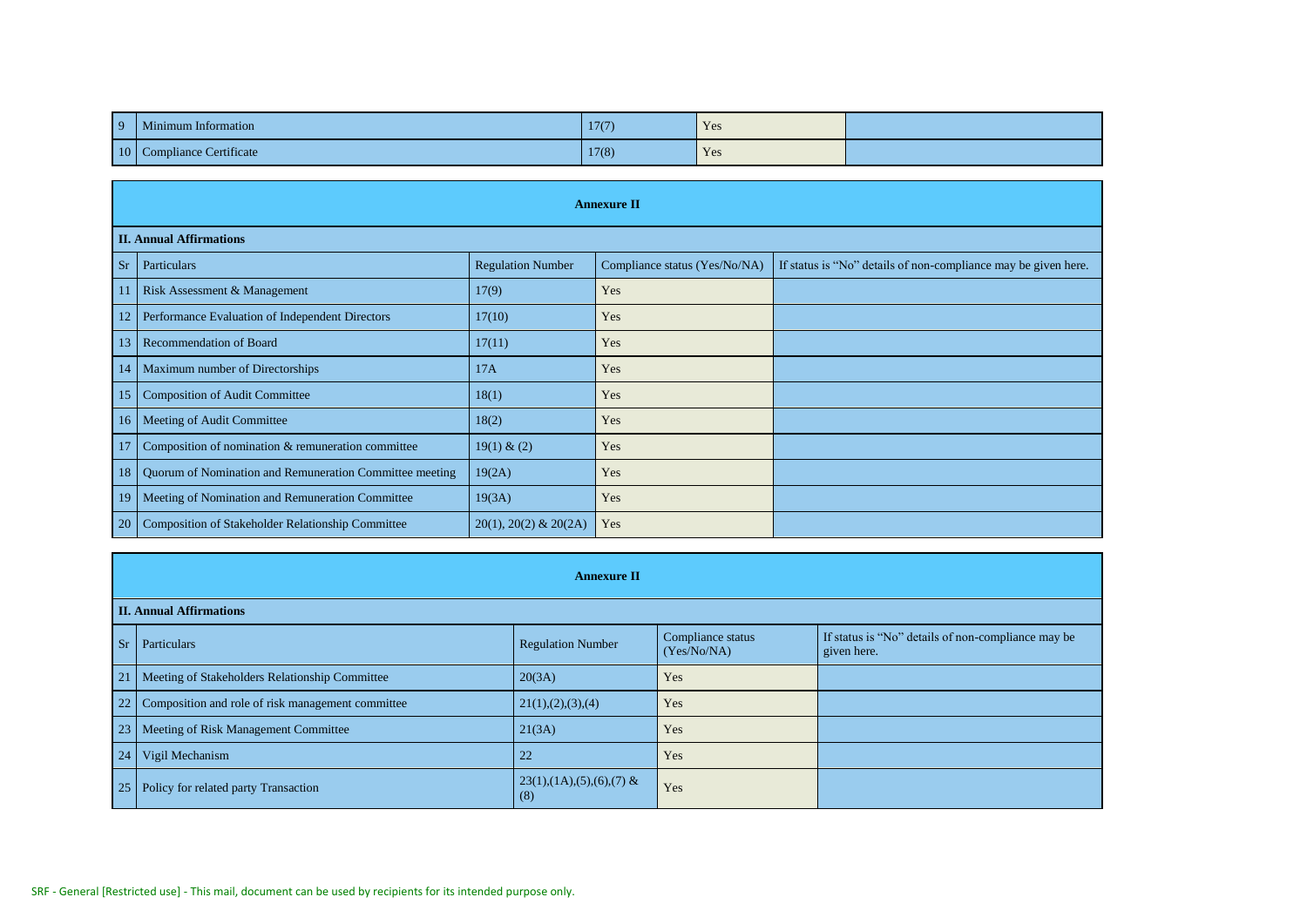| 26 Prior or Omnibus approval of Audit Committee for all related party<br><b>transactions</b> | 23(2), (3)                | Yes       |  |
|----------------------------------------------------------------------------------------------|---------------------------|-----------|--|
| 27   Approval for material related party transactions                                        | 23(4)                     | Yes       |  |
| 28   Disclosure of related party transactions on consolidated basis                          | 23(9)                     | Yes       |  |
| 29   Composition of Board of Directors of unlisted material Subsidiary                       | 24(1)                     | <b>NA</b> |  |
| 30 Other Corporate Governance requirements with respect to subsidiary of<br>listed entity    | $24(2),(3),(4),(5)$ & (6) | Yes       |  |

|      | <b>Annexure II</b>                                                                                                   |                      |                                  |                                                                   |
|------|----------------------------------------------------------------------------------------------------------------------|----------------------|----------------------------------|-------------------------------------------------------------------|
|      | <b>II. Annual Affirmations</b>                                                                                       |                      |                                  |                                                                   |
|      | Sr Particulars                                                                                                       | Regulation<br>Number | Compliance status<br>(Yes/No/NA) | If status is "No" details of non-compliance may<br>be given here. |
| 31   | <b>Annual Secretarial Compliance Report</b>                                                                          | 24(A)                | Yes                              |                                                                   |
| 32   | Alternate Director to Independent Director                                                                           | 25(1)                | <b>NA</b>                        |                                                                   |
| 33   | <b>Maximum Tenure</b>                                                                                                | 25(2)                | Yes                              |                                                                   |
| 34   | Meeting of independent directors                                                                                     | $25(3)$ & (4)        | Yes                              |                                                                   |
| 35   | Familiarization of independent directors                                                                             | 25(7)                | Yes                              |                                                                   |
| 36   | Declaration from Independent Director                                                                                | $25(8) \& (9)$       | Yes                              |                                                                   |
| 37   | D & O Insurance for Independent Directors                                                                            | 25(10)               | Yes                              |                                                                   |
| 38   | Memberships in Committees                                                                                            | 26(1)                | Yes                              |                                                                   |
| 39   | Affirmation with compliance to code of conduct from members of Board of Directors and<br>Senior management personnel | 26(3)                | Yes                              |                                                                   |
| 40 l | Disclosure of Shareholding by Non-Executive Directors                                                                | 26(4)                | Yes                              |                                                                   |
| 41   | Policy with respect to Obligations of directors and senior management                                                | $26(2)$ & $26(5)$    | Yes                              |                                                                   |
|      | Any other information to be provided - Add Notes                                                                     |                      |                                  |                                                                   |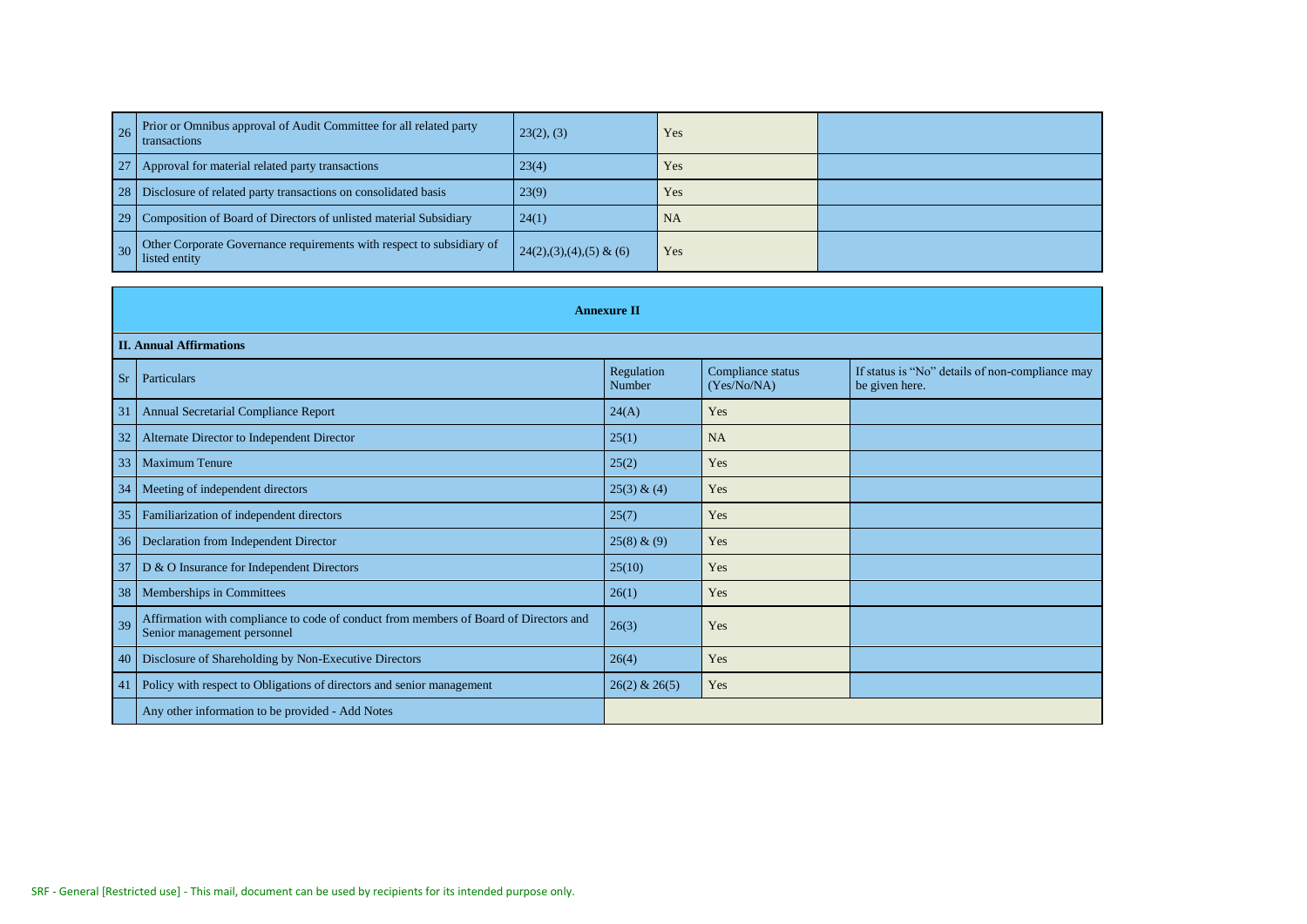|           | <b>Annexure II</b> |                                          |  |
|-----------|--------------------|------------------------------------------|--|
|           | Name of signatory  | Ekta Maheshwari                          |  |
| $\vert$ 2 | Designation        | Company Secretary and Compliance Officer |  |

|         | <b>Annexure II</b>                                                                                                                                                        |                                                  |  |
|---------|---------------------------------------------------------------------------------------------------------------------------------------------------------------------------|--------------------------------------------------|--|
|         | <b>III. Affirmations</b>                                                                                                                                                  |                                                  |  |
| $S_{r}$ | <b>Particulars</b>                                                                                                                                                        | <b>Compliance status</b><br>$\sqrt{(Yes/No/NA)}$ |  |
|         | The Listed Entity has approved Material Subsidiary Policy and the Corporate Governance requirements with respect to subsidiary of Listed Entity have been Yes<br>complied |                                                  |  |
|         | Any other information to be provided                                                                                                                                      |                                                  |  |

| <b>Annexure II</b> |                                          |
|--------------------|------------------------------------------|
| Name of signatory  | Ekta Maheshwari                          |
| Designation        | Company Secretary and Compliance Officer |

| <b>Additional Half yearly Disclosure</b>                                                       |                           |  |  |
|------------------------------------------------------------------------------------------------|---------------------------|--|--|
| Applicability of disclosure                                                                    | Applicable                |  |  |
| <b>Reason for Non Applicability</b>                                                            | Textual Information $(1)$ |  |  |
| I. Disclosure of Loans/ guarantees/comfort letters / securities etc. refer note below          |                           |  |  |
| (A) Any loan or any other form of debt advanced by the listed entity directly or indirectly to |                           |  |  |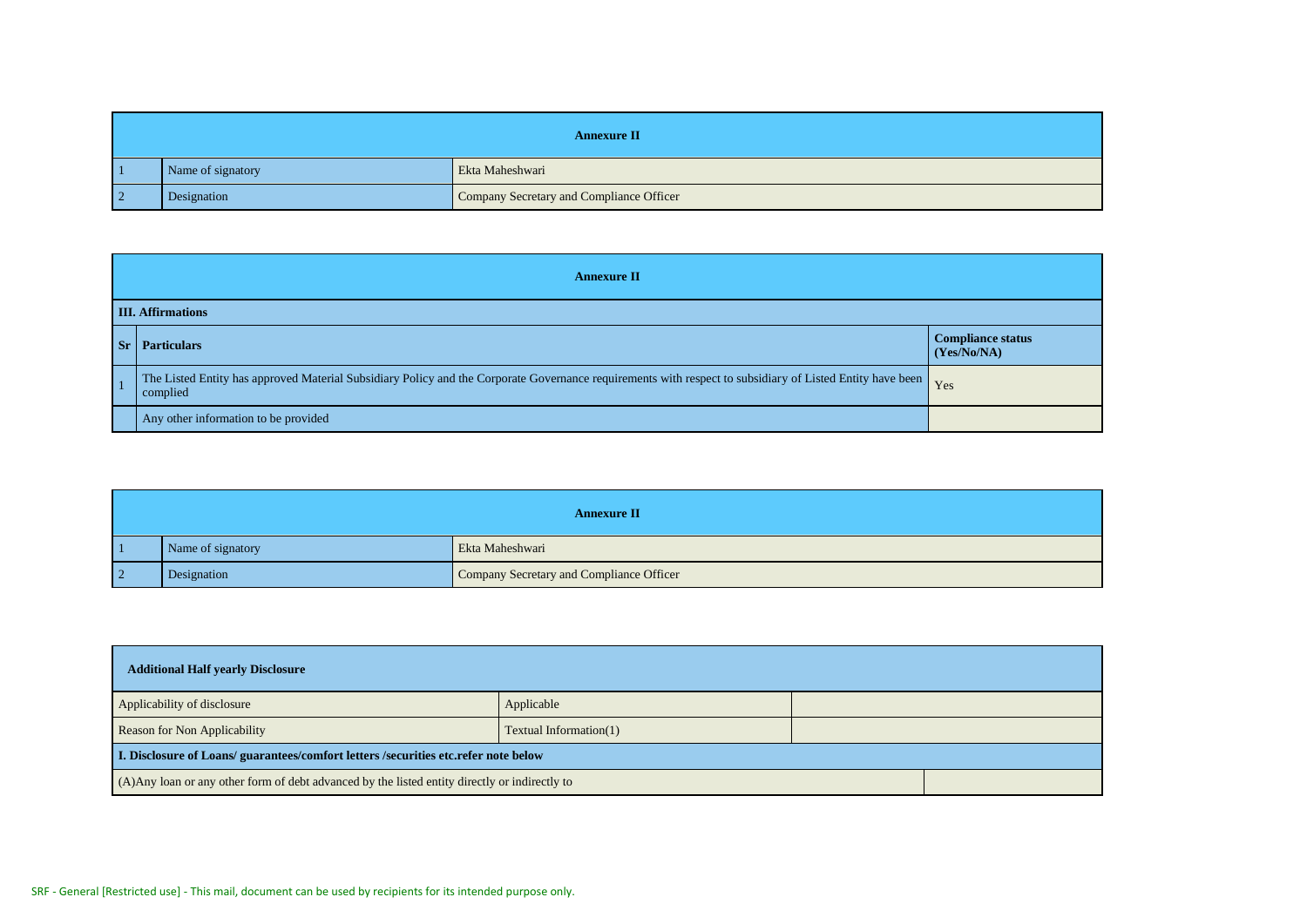| Entity                                                                 | Aggregate amount advanced during six months | Balance outstanding at<br>the end of six months |  |
|------------------------------------------------------------------------|---------------------------------------------|-------------------------------------------------|--|
| Promoter or any other entity controlled by them                        |                                             |                                                 |  |
| Promoter Group or any other entity controlled by them                  |                                             |                                                 |  |
| Directors (including relatives) or any other entity controlled by them |                                             |                                                 |  |
| KMPs or any other entity controlled by them                            |                                             |                                                 |  |

**(B) Any guarantee / comfort letter (by whatever name called) provided by the listed entity directly or indirectly, in connection with any loan(s) or any other form of debt availed By**

| Entity                                                                 | Type (guarantee, comfort letter etc.) | Aggregate amount of<br>issuance during six<br>months | Balance outstanding at the end of<br>six months (taking into account<br>any invocation) |
|------------------------------------------------------------------------|---------------------------------------|------------------------------------------------------|-----------------------------------------------------------------------------------------|
| Promoter or any other entity controlled by them                        |                                       |                                                      |                                                                                         |
| Promoter Group or any other entity controlled by them                  |                                       |                                                      |                                                                                         |
| Directors (including relatives) or any other entity controlled by them |                                       |                                                      |                                                                                         |
| KMPs or any other entity controlled by them                            |                                       |                                                      |                                                                                         |

## **(C) Any security provided by the listed entity directly or indirectly, in connection with any loan(s) or any other form of debt availed by**

| Entity                                                                                                                                                                                                                                                                                                                                                                                                                                                                | Type of security (cash, shares etc.) | Aggregate value of<br>security provided<br>during six months | Balance outstanding at the end of<br>six months |
|-----------------------------------------------------------------------------------------------------------------------------------------------------------------------------------------------------------------------------------------------------------------------------------------------------------------------------------------------------------------------------------------------------------------------------------------------------------------------|--------------------------------------|--------------------------------------------------------------|-------------------------------------------------|
| Promoter or any other entity controlled by them                                                                                                                                                                                                                                                                                                                                                                                                                       |                                      |                                                              |                                                 |
| Promoter Group or any other entity controlled by them                                                                                                                                                                                                                                                                                                                                                                                                                 |                                      |                                                              |                                                 |
| Directors (including relatives) or any other entity controlled by them                                                                                                                                                                                                                                                                                                                                                                                                |                                      |                                                              |                                                 |
| KMPs or any other entity controlled by them                                                                                                                                                                                                                                                                                                                                                                                                                           |                                      |                                                              |                                                 |
| (D) Additional Information                                                                                                                                                                                                                                                                                                                                                                                                                                            | Textual Information(2)               |                                                              |                                                 |
| <b>II.</b> Affirmations                                                                                                                                                                                                                                                                                                                                                                                                                                               |                                      |                                                              |                                                 |
| <b>Affirmations</b><br><b>Compliance Status</b>                                                                                                                                                                                                                                                                                                                                                                                                                       |                                      |                                                              | <b>Company Remarks</b>                          |
| All loans (or other form of debt), guarantees, comfort letters (by whatever name called) or securities in connection with any loan(s)<br>(or other form of debt) given directly or indirectly by the listed entity to promoter(s), promoter group, director(s) (including their<br>Yes<br>Textual Information(3)<br>relatives), key managerial personnel (including their relatives) or any entity controlled by them are in the economic interest of the<br>company. |                                      |                                                              |                                                 |